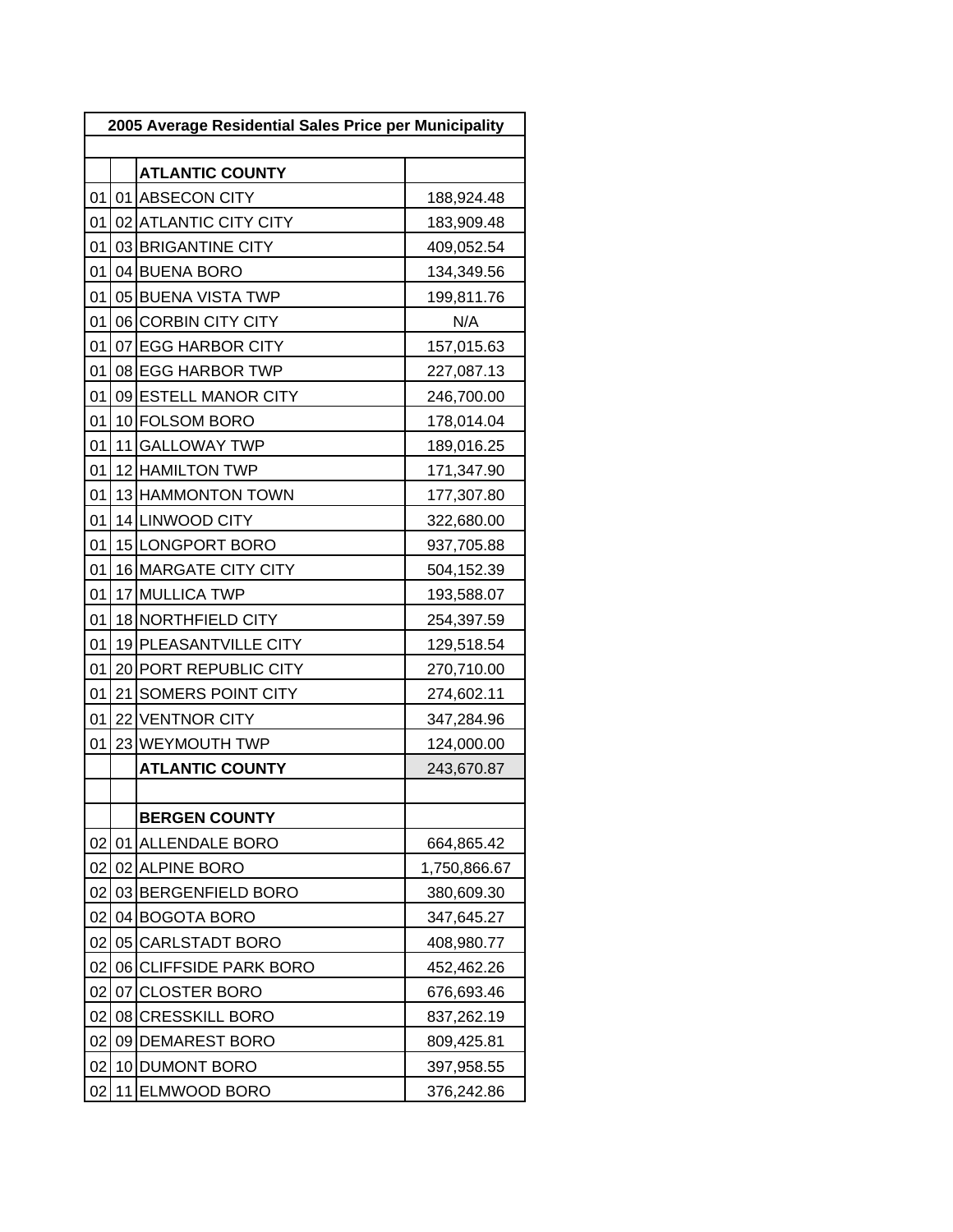|                 |    | 02 12 EAST RUTHERFORD BORO  | 344,585.00   |
|-----------------|----|-----------------------------|--------------|
| 02              |    | 13 EDGEWATER BORO           | 485,999.88   |
| 02              |    | 14 EMERSON BORO             | 482,758.95   |
| 02              |    | 15 ENGLEWOOD CITY           | 497,056.22   |
| 02              |    | 16 ENGLEWOOD CLIFFS BORO    | 1,016,315.56 |
| 02              |    | 17 FAIRLAWN BORO            | 397,356.19   |
| 02              |    | 18 FAIRVIEW BORO            | 391,298.81   |
| 02              |    | 19 FORT LEE BORO            | 523,308.64   |
| 02              |    | 20 FRANKLIN LAKES BORO      | 1,125,538.68 |
| 02              |    | 21 GARFIELD CITY            | 351,834.47   |
| 02              |    | 22 GLEN ROCK BORO           | 586,230.12   |
| 02              |    | 23 HACKENSACK CITY          | 281,841.80   |
| 02              |    | 24 HARRINGTON PARK BORO     | 569,665.62   |
| 02              |    | 25 HASBROUCK HEIGHTS BORO   | 417,148.59   |
| 02              |    | 26 HAWORTH BORO             | 678,717.11   |
| 02              |    | 27 HILLSDALE BORO           | 509,006.12   |
| 02              |    | 28 HO-HO-KUS BORO           | 765,280.00   |
| 02              |    | 29 LEONIA BORO              | 479,392.61   |
| 02              |    | <b>30 LITTLE FERRY BORO</b> | 350,615.38   |
| 02              |    | 31 LODI BORO                | 350,107.34   |
| 02              |    | 32 LYNDHURST TWP            | 380,772.97   |
| 02              |    | 33 MAHWAH TWP               | 513,602.73   |
| 02              |    | 34 MAYWOOD BORO             | 390,208.05   |
| 02              |    | 35 MIDLAND PARK BORO        | 434,682.86   |
| 02 <sub>2</sub> |    | 36 MONTVALE BORO            | 607,753.41   |
| 02              |    | 37 MOONACHIE BORO           | 349,571.43   |
| 02              |    | 38 NEW MILFORD BORO         | 431,731.96   |
| 02              |    | 39 NORTH ARLINGTON BORO     | 389,686.18   |
| 02              |    | 40 NORTHVALE BORO           | 491,935.61   |
| 02              |    | 41 NORWOOD BORO             | 638,478.46   |
| 02              |    | 42 OAKLAND BORO             | 485,814.71   |
| 02              |    | 43 OLD TAPPAN BORO          | 818,258.31   |
| 02              |    | 44 ORADELL BORO             | 602,130.43   |
| 02              |    | 45 PALISADES PARK BORO      | 505,271.24   |
| 02              |    | 46 PARAMUS BORO             | 586,478.26   |
| 02              |    | 47 PARK RIDGE BORO          | 609,027.27   |
| 02              |    | 48 RAMSEY BORO              | 501,706.14   |
| 02              |    | 49 RIDGEFIELD BORO          | 514,041.60   |
| 02              |    | 50 RIDGEFIELD PARK VILLAGE  | 359,522.98   |
| 02              | 51 | RIDGEWOOD VILLAGE           | 751,271.83   |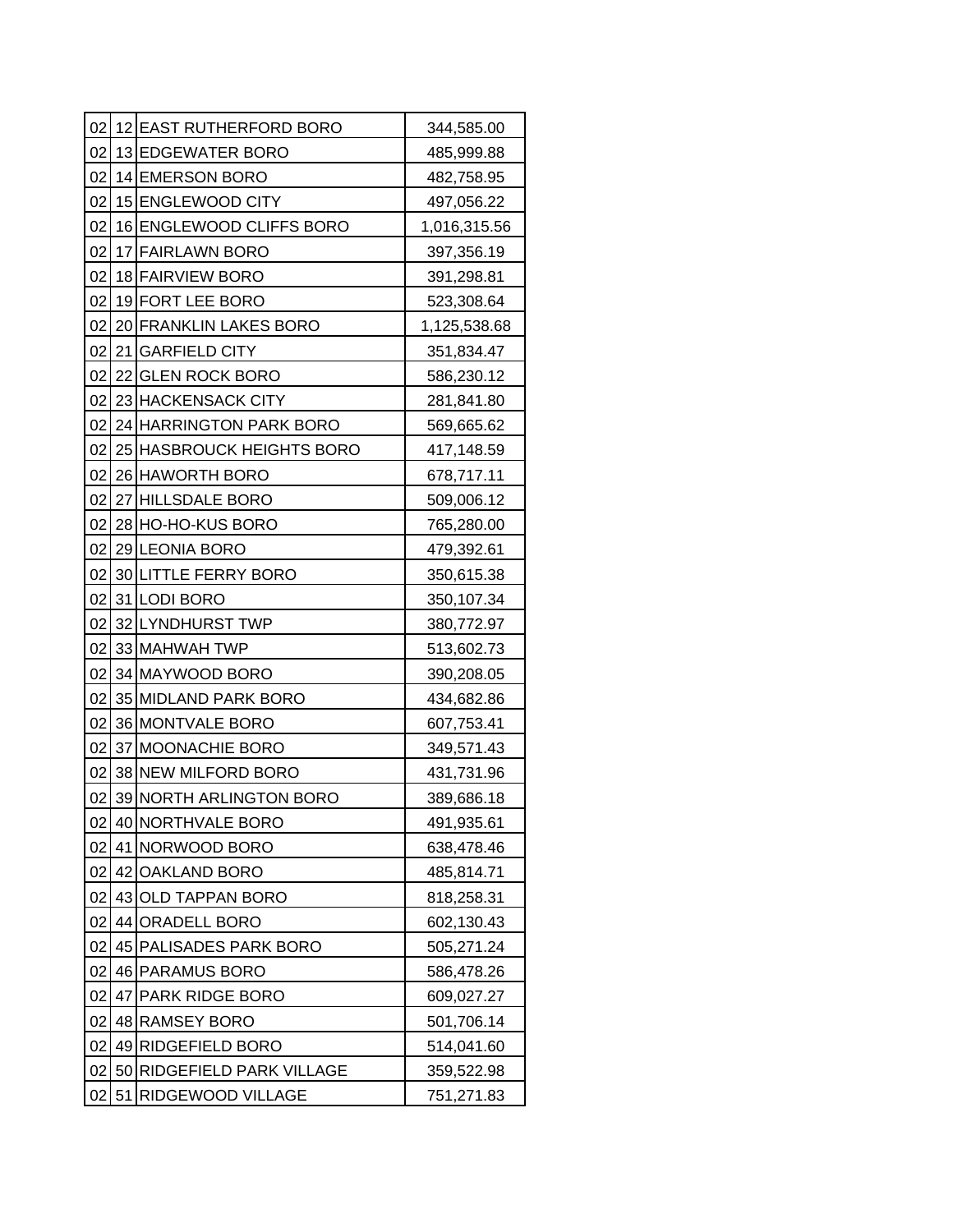|    | 02 52 RIVEREDGE BORO       | 481,453.49   |
|----|----------------------------|--------------|
| 02 | 53 RIVERVALE TWP           | 590,348.57   |
| 02 | 54 ROCHELLE PARK TWP       | 363,091.51   |
| 02 | 55 ROCKLEIGH BORO          | 1,984,166.67 |
| 02 | 56 RUTHERFORD BORO         | 402,887.02   |
| 02 | 57 SADDLE BROOK TWP        | 386,641.08   |
| 02 | 58 SADDLE RIVER BORO       | 1,694,831.85 |
| 02 | 59 SOUTH HACKENSACK TWP    | 407,277.78   |
| 02 | 60 TEANECK TWP             | 392,267.23   |
|    | 02 61 TENAFLY BORO         | 810,973.85   |
| 02 | 62 TETERBORO BORO          | N/A          |
| 02 | 63 UPPER SADDLE RIVER BORO | 948,911.54   |
| 02 | 64 WALDWICK BORO           | 453,875.00   |
| 02 | 65 WALLINGTON BORO         | 357,901.75   |
| 02 | 66 WASHINGTON TWP          | 525,139.72   |
| 02 | 67 WESTWOOD BORO           | 450,492.84   |
| 02 | 68 WOODCLIFF LAKE BORO     | 799,644.51   |
| 02 | 69 WOOD-RIDGE BORO         | 376,017.03   |
| 02 | 70 WYCKOFF TWP             | 705,306.43   |
|    | <b>BERGEN COUNTY</b>       | 517,608.26   |
|    |                            |              |
|    |                            |              |
|    | <b>BURLINGTON COUNTY</b>   |              |
| 03 | 01 BASS RIVER TWP          | 202,011.76   |
| 03 | 02 BEVERLY CITY            | 121,247.47   |
| 03 | 03 BORDENTOWN CITY         | 188,012.80   |
| 03 | 04 BORDENTOWN TWP          | 280,156.63   |
| 03 | 05 BURLINGTON CITY         | 144,340.77   |
| 03 | 06 BURLINGTON TWP          | 272,495.52   |
| 03 | 07 CHESTERFIELD TWP        | 434,742.45   |
| 03 | 08 CINNAMINSON TWP         | 261,381.44   |
| 03 | 09 DELANCO TWP             | 172,691.97   |
| 03 | 10 DELRAN TWP              | 252,735.86   |
| 03 | 11 EASTAMPTON TWP          | 221,864.58   |
| 03 | 12 EDGEWATER PARK TWP      | 171,491.55   |
| 03 | 13 EVESHAM TWP             | 251,092.43   |
| 03 | 14 FIELDSBORO BORO         | 200,460.00   |
| 03 | 15 FLORENCE TWP            | 185,907.46   |
| 03 | 16 HAINESPORT TWP          | 350,316.96   |
| 03 | 17 LUMBERTON TWP           | 269,387.97   |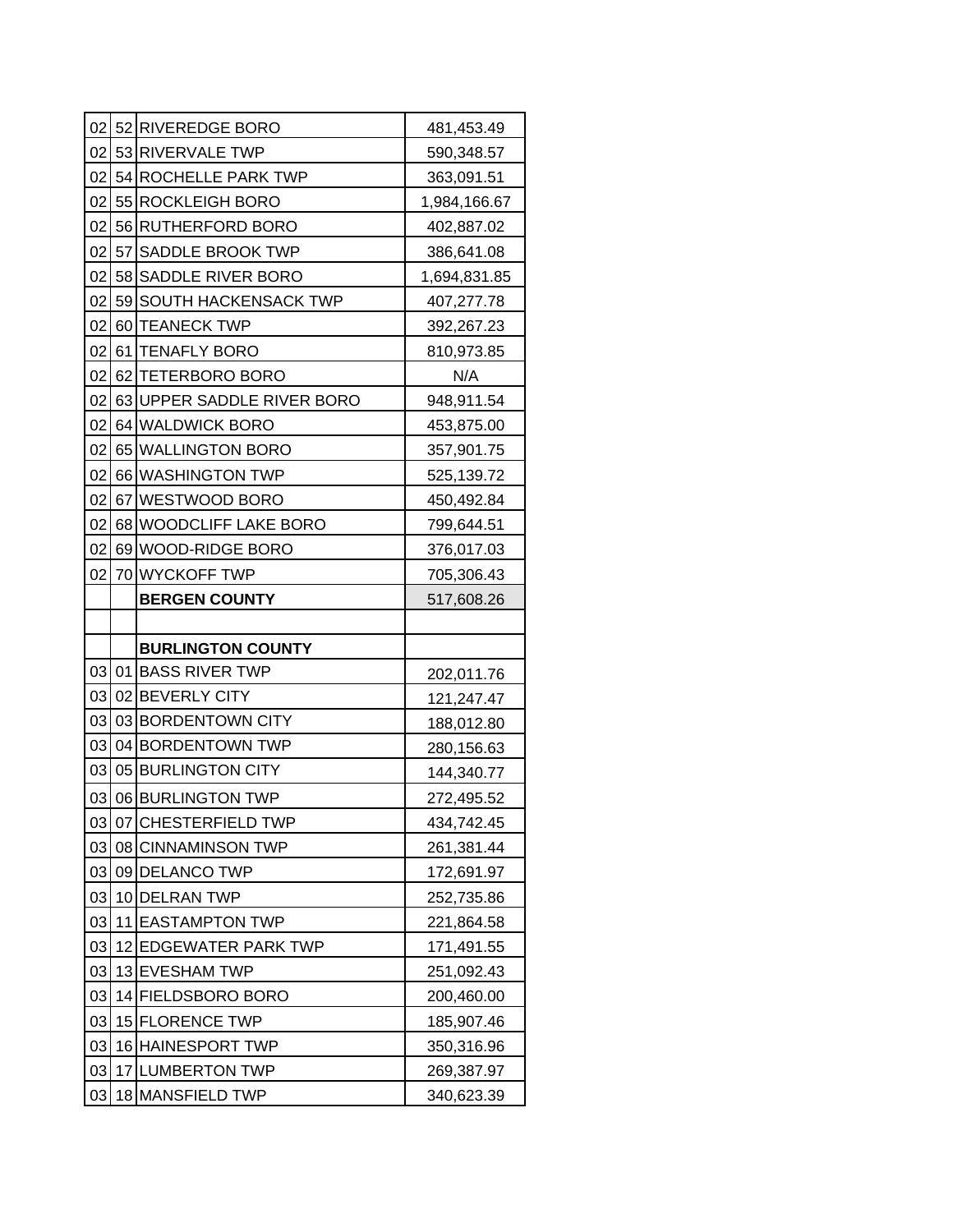|    |      | 03 19 MAPLE SHADE TWP    | 159,200.89 |
|----|------|--------------------------|------------|
| 03 |      | 20 MEDFORD TWP           | 356,599.18 |
| 03 |      | 21 MEDFORD LAKES BORO    | 271,290.00 |
| 03 |      | 22 MOORESTOWN TWP        | 461,849.60 |
| 03 |      | 23 MOUNT HOLLY TWP       | 152,965.32 |
| 03 |      | 24 MOUNT LAUREL TWP      | 227,706.88 |
| 03 |      | 25 NEW HANOVER TWP       | 271,225.00 |
| 03 |      | 26 NORTH HANOVER TWP     | 337,631.25 |
| 03 |      | 27 PALMYRA BORO          | 171,044.87 |
| 03 |      | 28 PEMBERTON BORO        | 197,638.24 |
| 03 |      | 29 PEMBERTON TWP         | 158,852.40 |
| 03 |      | 30 RIVERSIDE TWP         | 148,357.78 |
| 03 |      | 31 RIVERTON BORO         | 270,057.59 |
| 03 |      | 32 SHAMONG TWP           | 378,161.40 |
| 03 |      | 33 SOUTHAMPTON TWP       | 214,527.96 |
| 03 |      | 34 SPRINGFIELD TWP       | 368,484.00 |
| 03 |      | 35 TABERNACLE TWP        | 308,306.36 |
| 03 |      | 36 WASHINGTON TWP        | 270,166.67 |
| 03 |      | 37 WESTAMPTON TWP        | 239,981.73 |
| 03 |      | 38 WILLINGBORO TWP       | 164,619.85 |
| 03 |      | 39 WOODLAND TWP          | 217,262.50 |
| 03 |      | 40 WRIGHTSTOWN BORO      | N/A        |
|    |      | <b>BURLINGTON COUNTY</b> |            |
|    |      |                          | 236,473.28 |
|    |      |                          |            |
|    |      | <b>CAMDEN COUNTY</b>     |            |
| 04 |      | 01 AUDUBON BORO          | 184,857.69 |
| 04 |      | 02 AUDUBON PARK BORO     | N/A        |
| 04 |      | 03 BARRINGTON BORO       | 203,905.43 |
| 04 |      | 04 BELLMAWR BORO         | 149,149.37 |
| 04 |      | 05 BERLIN BORO           | 226,321.31 |
| 04 |      | 06 BERLIN TWP            | 165,128.90 |
| 04 | 07 I | <b>BROOKLAWN BORO</b>    | 119,775.31 |
| 04 |      | 08 CAMDEN CITY           | 45,673.07  |
| 04 |      | 09 CHERRY HILL TWP       | 253,808.63 |
| 04 |      | 10 CHESILHURST BORO      | 117,033.33 |
| 04 |      | 11 CLEMENTON BORO        | 116,893.29 |
| 04 |      | 12 COLLINGSWOOD BORO     | 193,868.19 |
| 04 |      | 13 GIBBSBORO BORO        | 223,554.17 |
| 04 |      | 14 GLOUCESTER CITY       | 89,291.55  |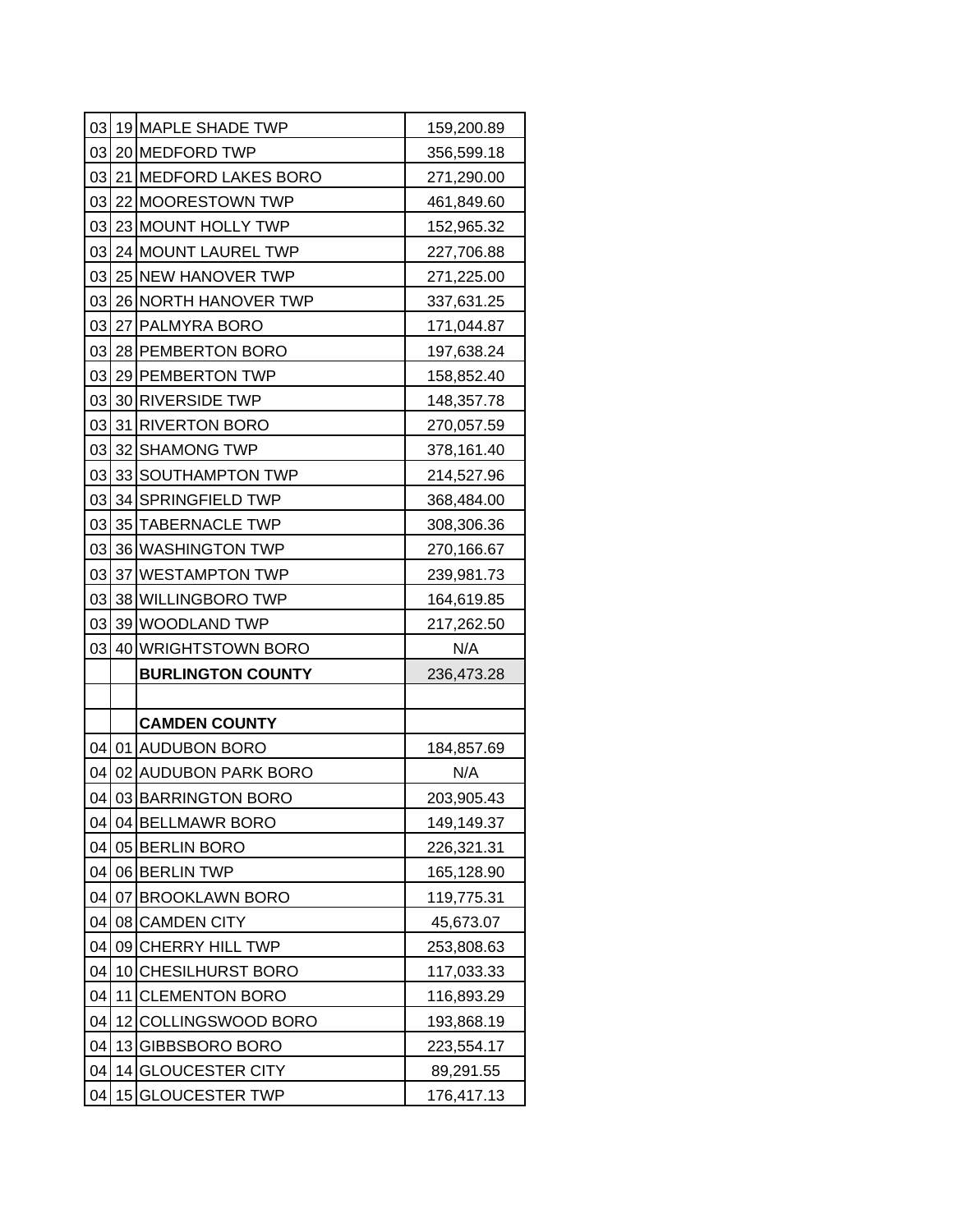|    | 04 16 HADDON TWP         | 212,487.40   |
|----|--------------------------|--------------|
| 04 | 17 HADDONFIELD BORO      | 408,440.94   |
| 04 | 18 HADDON HEIGHTS BORO   | 277,547.25   |
|    | 04 19 HI-NELLA BORO      | 147,560.00   |
| 04 | 20 LAUREL SPRINGS BORO   | 167,987.04   |
| 04 | 21 LAWNSIDE BORO         | 127,767.86   |
| 04 | 22 LINDENWOLD BORO       | 107,777.91   |
| 04 | 23 MAGNOLIA BORO         | 147,269.65   |
| 04 | 24 MERCHANTVILLE BORO    | 190,234.07   |
|    | 04 25 MOUNT EPHRAIN BORO | 146,125.81   |
| 04 | 26 OAKLYN BORO           | 160,509.28   |
| 04 | 27 PENNSAUKEN TWP        | 139,685.37   |
|    | 04 28 PINE HILL BORO     | 134,306.72   |
| 04 | 29 PINE VALLEY BORO      | N/A          |
| 04 | 30 RUNNEMEDE BORO        | 147,837.63   |
| 04 | 31 SOMERDALE BORO        | 139,373.26   |
| 04 | 32 STRATFORD BORO        | 156,413.89   |
| 04 | 33 TAVISTOCK BORO        | N/A          |
| 04 | 34 VOORHEES TWP          | 270,470.15   |
| 04 | 35 WATERFORD TWP         | 174,432.04   |
| 04 | 36 WINSLOW TWP           | 161,300.91   |
| 04 | 37 WOODLYNNE BORO        | 86,029.46    |
|    | <b>CAMDEN COUNTY</b>     | 183,404.89   |
|    |                          |              |
|    | <b>CAPE MAY COUNTY</b>   |              |
| 05 | 01 AVALON BORO           | 1,328,076.90 |
| 05 | 02 CAPE MAY CITY         | 580,261.03   |
| 05 | 03 CAPE MAY POINT BORO   | 700,250.00   |
|    | 05 04 DENNIS TWP         | 261,295.05   |
| 05 | 05 LOWER TWP             | 256,861.00   |
| 05 | 06 MIDDLE TWP            | 281,551.71   |
| 05 | 07 NORTH WILDWOOD CITY   | 336,386.91   |
| 05 | 08 OCEAN CITY CITY       | 646,670.38   |
| 05 | 09 SEA ISLE CITY CITY    | 750,424.51   |
| 05 | 10 STONE HARBOR BORO     | 1,516,369.49 |
| 05 | 11 UPPER TWP             | 310,642.34   |
| 05 | 12 WEST CAPE MAY BORO    | 523,866.67   |
| 05 | 13 WEST WILDWOOD BORO    | 313,188.10   |
| 05 | 14 WILDWOOD CITY         | 291,159.63   |
|    |                          |              |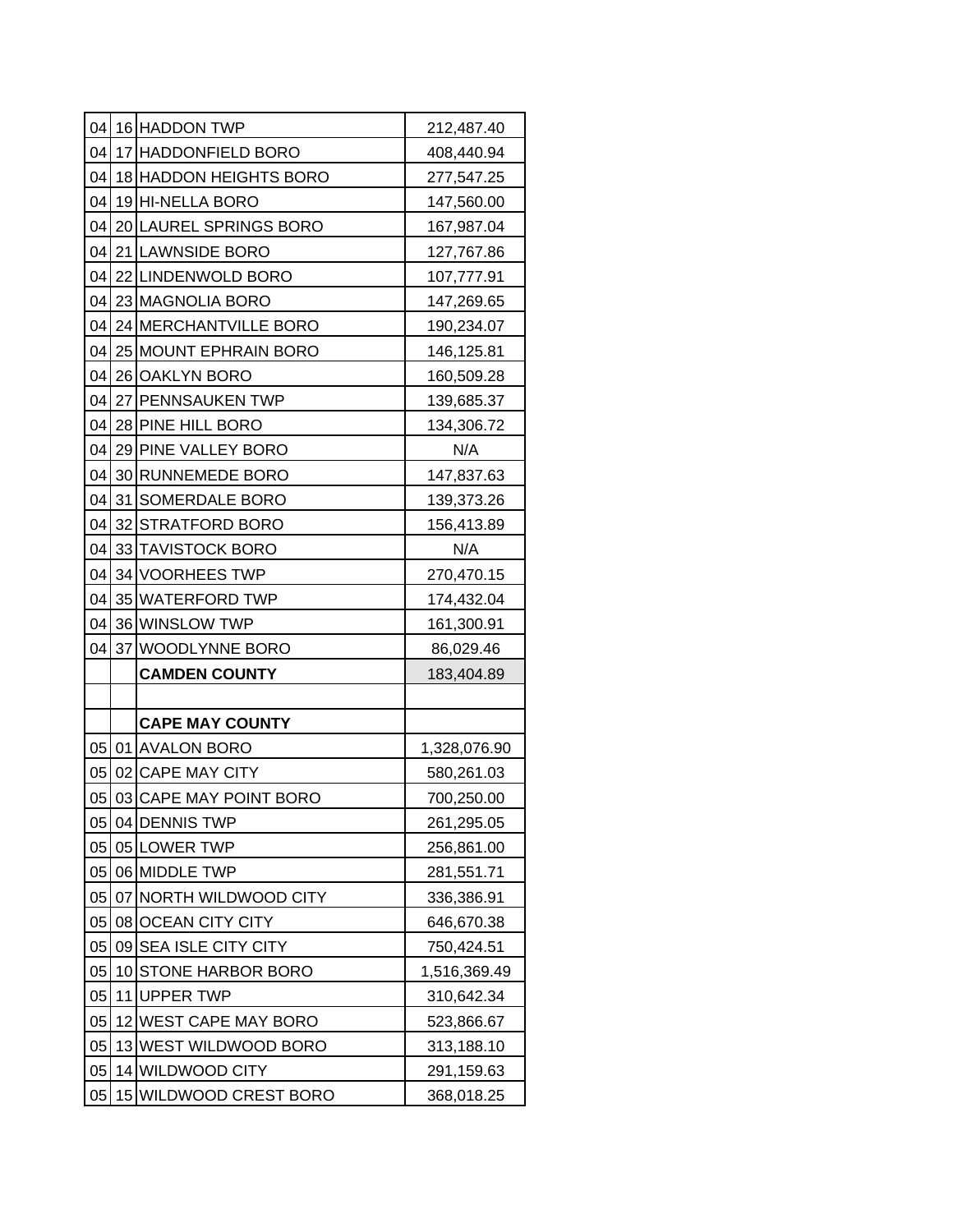| 05 |    | 16 WOODBINE BORO         | 177,555.56   |
|----|----|--------------------------|--------------|
|    |    | <b>CAPE MAY COUNTY</b>   | 536,804.63   |
|    |    |                          |              |
|    |    | <b>CUMBERLAND COUNTY</b> |              |
|    |    | 06 01 BRIDGETON CITY     | 76,669.07    |
| 06 |    | 02 COMMERCIAL TWP        | 75,836.46    |
| 06 |    | 03 DEERFIELD TWP         | 173,058.75   |
|    |    | 06 04 DOWNE TWP          | 138,931.03   |
| 06 |    | 05 FAIRFIELD TWP         | 142,695.00   |
| 06 |    | 06 GREENWICH TWP         | 131,928.57   |
|    |    | 06 07 HOPEWELL TWP       | 156,320.00   |
| 06 |    | 08 LAWRENCE TWP          | 82,017.39    |
| 06 |    | 09 MAURICE RIVER TWP     | 119,535.48   |
| 06 |    | 10 MILLVILLE CITY        | 120,473.33   |
| 06 |    | 11 SHILOH BORO           | 148,475.00   |
| 06 |    | 12 STOW CREEK TWP        | 135,000.00   |
| 06 |    | 13 UPPER DEERFIELD TWP   | 154,246.08   |
| 06 |    | 14 VINELAND CITY         | 155,557.28   |
|    |    | <b>CUMBERLAND COUNTY</b> | 132,995.25   |
|    |    |                          |              |
|    |    |                          |              |
|    |    | <b>ESSEX COUNTY</b>      |              |
| 07 |    | 01 BELLEVILLE TWP        | 284,994.55   |
| 07 |    | 02 BLOOMFIELD TWP        | 323,955.33   |
| 07 |    | 03 CALDWELL TWP          | 413,696.55   |
| 07 |    | 04 CEDAR GROOVE TWP      | 502,207.80   |
| 07 |    | 05 EAST ORANGE CITY      | 197,595.09   |
| 07 |    | 06 ESSEX FELLS TWP       | 1,170,950.00 |
| 07 |    | 07 FAIRFIELD TWP         | 490,460.44   |
| 07 |    | 08 GLEN RIDGE TWP        | 578,174.08   |
| 07 |    | 09 IRVINGTON TWP         | 194,787.63   |
| 07 |    | 10 LIVINGSTON TWP        | 584,956.26   |
| 07 | 11 | <b>MAPLEWOOD TWP</b>     | 438,666.96   |
| 07 |    | 12 MILLBURN TWP          | 1,011,167.57 |
| 07 |    | 13 MONTCLAIR TWP         | 587,949.15   |
| 07 |    | 14 NEWARK CITY           | 250,941.82   |
| 07 |    | 15 NORTH CALDWELL TWP    | 674,623.73   |
| 07 |    | 16 NUTLEY TWP            | 364,388.18   |
| 07 | 17 | <b>ORANGE CITY TWP</b>   | 205,744.82   |
| 07 |    | 18 ROSELAND BORO         | 521,394.70   |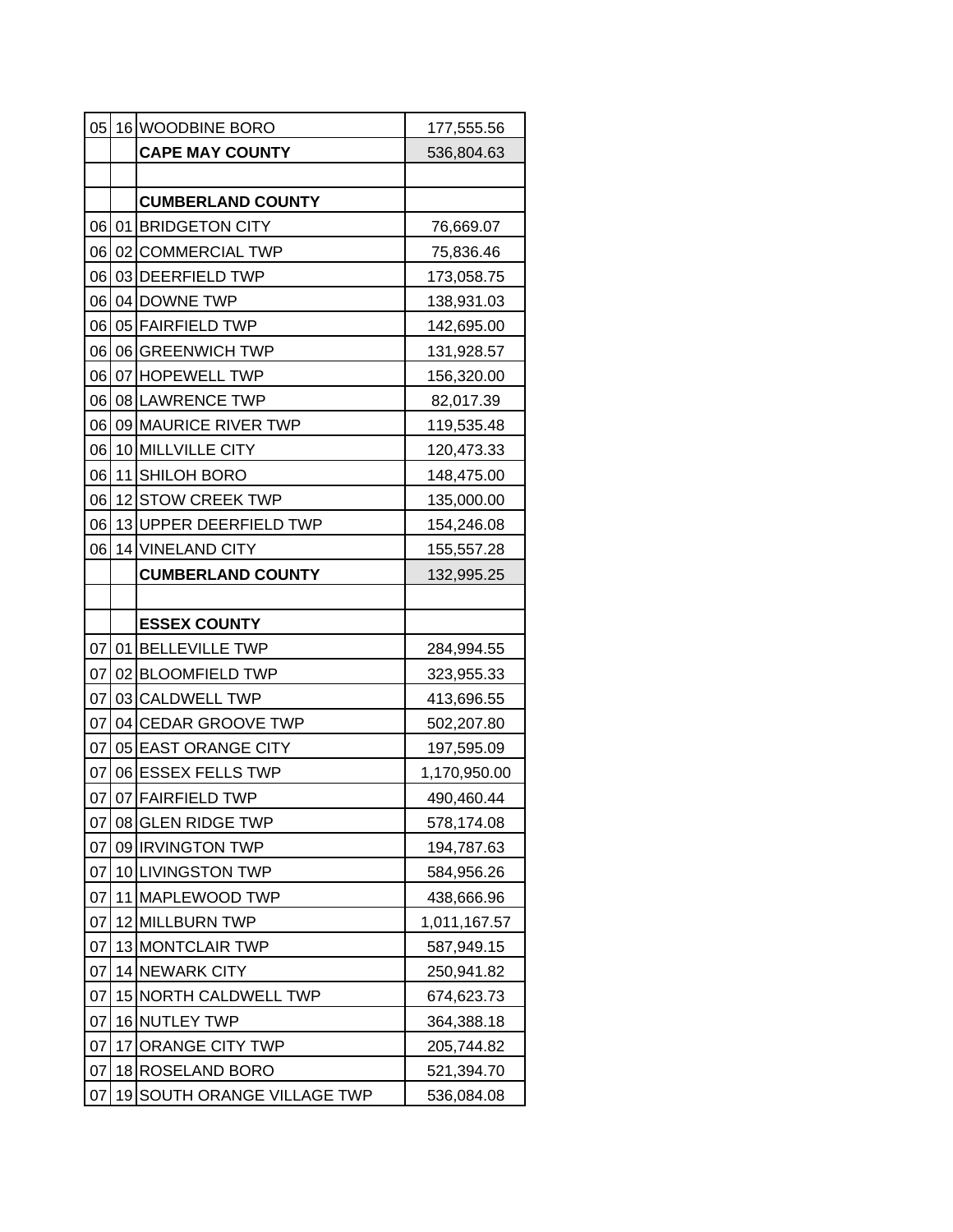| 07 |    | 20 VERONA BORO TWP       | 401,236.01 |
|----|----|--------------------------|------------|
| 07 |    | 21 WEST CALDWELL TWP     | 450,908.76 |
| 07 |    | 22 WEST ORANGE TWP       | 393,812.19 |
|    |    | <b>ESSEX COUNTY</b>      | 364,076.82 |
|    |    |                          |            |
|    |    | <b>GLOUCESTER COUNTY</b> |            |
|    |    | 08 01 CLAYTON BORO       | 149,014.98 |
| 08 |    | 02 DEPTFORD TWP          | 181,631.24 |
| 08 |    | 03 EAST GREENWICH TWP    | 265,039.72 |
|    |    | 08 04 ELK TWP            | 184,296.43 |
|    |    | 08 05 FRANKLIN TWP       | 194,046.69 |
| 08 |    | 06 GLASSBORO BORO        | 174,243.84 |
|    |    | 08 07 GREENWICH TWP      | 160,461.84 |
|    |    | 08 08 HARRISON TWP       | 293,967.24 |
| 08 |    | 09 LOGAN TWP             | 179,567.81 |
|    |    | 08 10 MANUTA TWP         | 209,073.47 |
| 08 |    | 11 MONROE TWP            | 201,142.14 |
| 08 |    | 12 NATIONAL PARK BORO    | 127,075.24 |
| 08 |    | 13 NEWFIELD BORO         | 183,110.42 |
| 08 |    | 14 PAULSBORO BORO        | 100,457.31 |
| 08 |    | 15 PITMAN BORO           | 167,460.58 |
| 08 |    | 16 SOUTH HARRISON TWP    | 291,058.33 |
| 08 |    | 17 SWEDESBORO BORO       | 160,100.00 |
| 08 |    | 18 WASHINGTON TWP        | 219,809.39 |
| 08 |    | 19 WENONAH BORO          | 264,912.50 |
| 08 |    | 20 WEST DEPTFORD TWP     | 177,104.63 |
| 08 |    | 21 WESTVILLE BORO        | 136,575.20 |
| 08 |    | 22 WOODBURY CITY         | 144,570.16 |
| 08 |    | 23 WOODBURY HEIGHTS BORO | 177,100.00 |
| 08 |    | 24 WOOLWICH TWP          | 333,068.13 |
|    |    | <b>GLOUCESTER COUNTY</b> | 197,757.62 |
|    |    |                          |            |
|    |    | <b>HUDSON COUNTY</b>     |            |
| 09 | 01 | <b>BAYONNE CITY</b>      | 318,378.74 |
| 09 |    | 02 EAST NEWARK BORO      | 284,550.00 |
| 09 |    | 03 GUTTENBERG TOWN       | 398,095.36 |
| 09 |    | 04 HARRISON TOWN         | 315,635.83 |
| 09 |    | 05 HOBOKEN CITY          | 459,610.94 |
| 09 |    | 06 JERSEY CITY CITY      | 285,090.29 |
| 09 |    | 07 KEARNY TOWN           | 319,324.12 |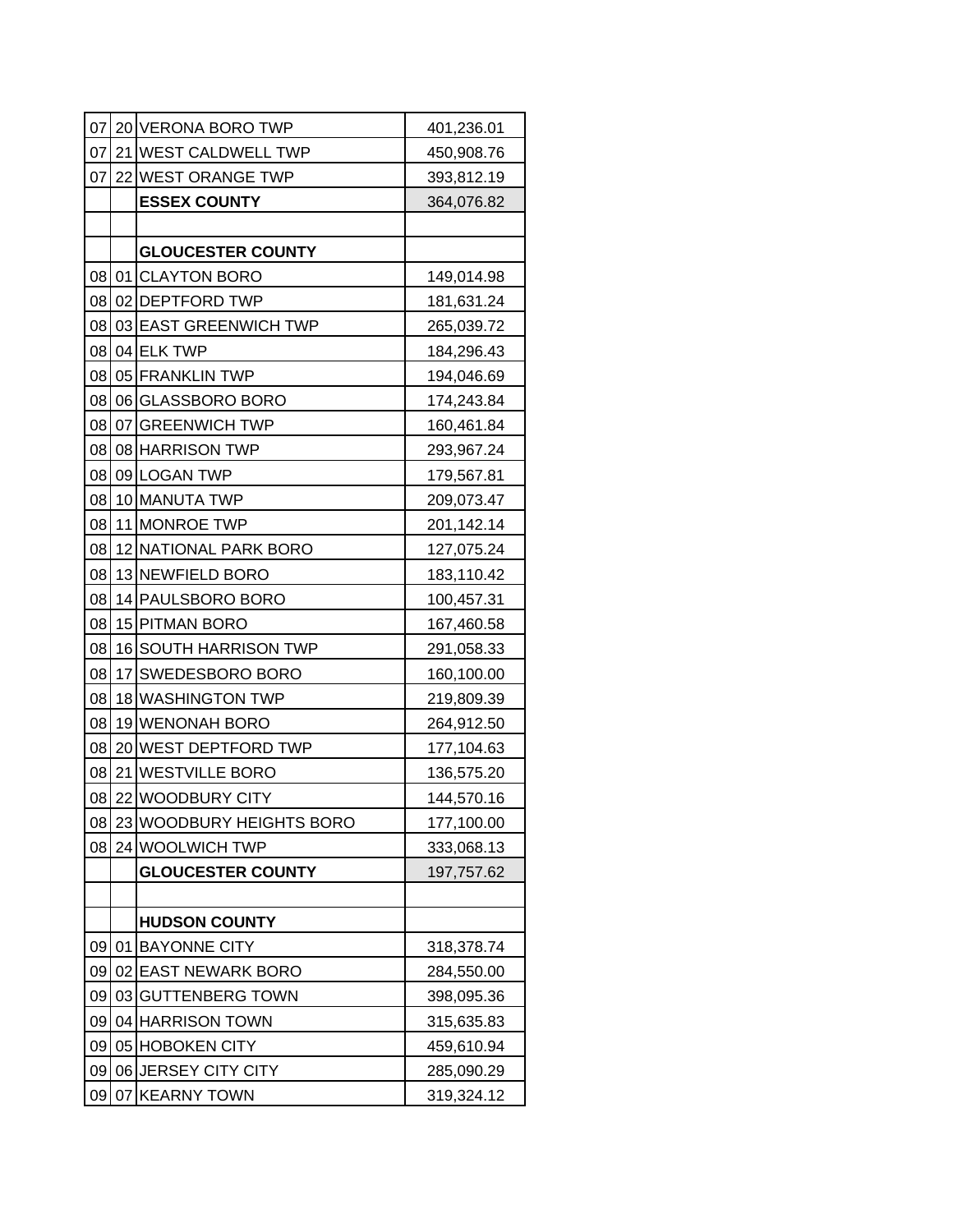| 09              | 08 NORTH BERGEN TWP     | 328,166.11 |
|-----------------|-------------------------|------------|
| 09              | 09 SECAUCUS TOWN        | 357,456.32 |
| 09              | 10 UNION CITY CITY      | 295,056.71 |
| 09              | 11 WEEHAWKEN TWP        | 472,093.02 |
| 09              | 12 WEST NEW YORK TOWN   | 277,863.77 |
|                 | <b>HUDSON COUNTY</b>    | 333,507.88 |
|                 |                         |            |
|                 | <b>HUNTERDON COUNTY</b> |            |
|                 | 10 01 ALEXANDRIA TWP    | 454,410.10 |
|                 | 10 02 BETHLEHAM TWP     | 478,572.95 |
| 10I             | 03 BLOOMSBURY BORO      | 308,902.35 |
|                 | 10 04 CALIFON BORO      | 374,544.44 |
|                 | 10 05 CLINTON TOWN      | 363,426.09 |
|                 | 10 06 CLINTON TWP       | 424,809.84 |
|                 | 10 07 DELAWARE TWP      | 414,015.63 |
|                 | 10 08 EAST AMWELL TWP   | 479,162.94 |
|                 | 10 09 FLEMINGTON BORO   | 346,057.14 |
| 10 <sup>1</sup> | 10 FRANKLIN TWP         | 481,542.50 |
|                 | 10 11 FRENCHTOWN BORO   | 297,654.17 |
| 10 <sub>1</sub> | 12 GLEN GARDNER BORO    | 201,318.57 |
| 10              | 13 HAMPTON BORO         | 253,683.29 |
| 10 <sup>1</sup> | 14 HIGH BRIDGE BORO     | 269,143.75 |
| 10              | 15 HOLLAND TWP          | 383,034.29 |
| 10              | 16 KINGWOOD TWP         | 416,032.49 |
| 10              | 17 LAMBERTVILLE CITY    | 350,299.13 |
| 10              | 18 LEBANON BORO         | 319,307.60 |
| 10              | 19 LEBANON TWP          | 408,480.77 |
| 10              | 20 MILFORD BORO         | 278,289.18 |
|                 | 10 21 RARITAN TWP       | 390,465.46 |
| 10              | 22 READINGTON TWP       | 448,724.49 |
| 10              | 23 STOCKTON BORO        | 349,044.56 |
| 10              | 24 TEWKSBURY TWP        | 702,044.30 |
| 10              | 25 UNION TWP            | 335,297.27 |
| 10              | 26 WEST AMWELL TWP      | 465,000.00 |
|                 | <b>HUNTERDON COUNTY</b> | 408,869.46 |
|                 |                         |            |
|                 | <b>MERCER COUNTY</b>    |            |
| 11              | 01 EAST WINDSOR TWP     | 256,859.69 |
| 11              | 02 EWING TWP            | 222,857.58 |
| 11              | 03 HAMILTON TWP         | 225,395.19 |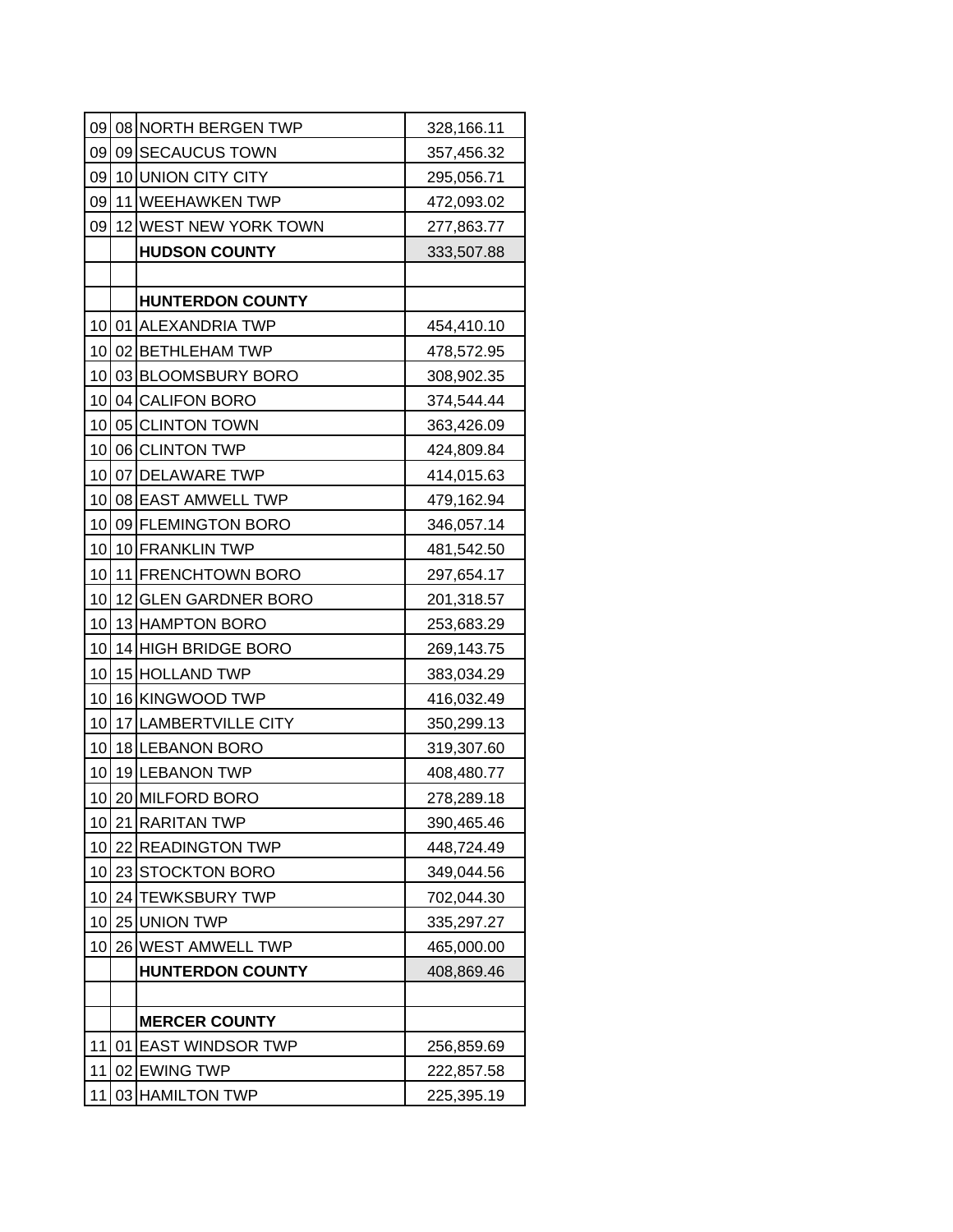|    |    | 11 04 HIGHTSTOWN BORO         | 268,634.59 |
|----|----|-------------------------------|------------|
| 11 |    | 05 HOPEWELL BORO              | 469,355.17 |
| 11 |    | 06 HOPEWELL TWP               | 496,962.99 |
| 11 |    | 07 LAWRENCE TWP               | 301,150.59 |
| 11 |    | 08 PENNIGTON BORO             | 478,135.71 |
| 11 |    | 09 PRINCETON BORO             | 824,849.38 |
| 11 |    | 10 PRINCETON TWP              | 808,349.49 |
| 11 |    | 11 TRENTON CITY               | 85,828.75  |
| 11 |    | 12 WASHINGTON TWP             | 335,014.86 |
| 11 |    | 13 WEST WINDSOR TWP           | 470,987.76 |
|    |    | <b>MERCER COUNTY</b>          | 299,971.46 |
|    |    |                               |            |
|    |    | <b>MIDDLESEX COUNTY</b>       |            |
|    |    | 12 01 CARTERET BORO           | 271,931.02 |
| 12 |    | 02 CRANBURY TWP               | 558,444.12 |
| 12 |    | 03 DUNELLEN BORO              | 267,285.32 |
|    |    | 12 04 EAST BRUNSWICK TWP      | 348,740.56 |
|    |    | 12 05 EDISON TWP              | 340,982.76 |
| 12 |    | 06 HELMETTA BORO              | 229,556.25 |
|    |    | 12 07 HIGHLAND PARK BORO      | 354,974.62 |
|    |    | 12 08 JAMESBURG BORO          | 265,354.16 |
| 12 |    | 09 METUCHEN BORO              | 354,100.55 |
| 12 |    | 10 MIDDLESEX BORO             | 352,889.97 |
|    |    | 12 11 MILLTOWN BORO           | 336,966.40 |
| 12 |    | 12 MONROE TWP                 | 313,227.99 |
| 12 |    | 13 NEW BRUNSWICK CITY         | 285,159.00 |
| 12 |    | 14 NORTH BRUNSWICK TWP        | 299,173.49 |
| 12 |    | 15 OLD BRIDGE TWP             | 328,424.69 |
| 12 |    | 16 PERTH AMBOY CITY           | 270,712.23 |
| 12 |    | 17 PISCATAWAY TWP             | 312,755.46 |
| 12 |    | 18 PLAINSBORO TWP             | 298,862.27 |
| 12 |    | 19 SAYREVILLE BORO            | 296,885.33 |
| 12 |    | 20 SOUTH AMBOY CITY           | 316,933.14 |
| 12 | 21 | <b>SOUTH BRUNSWICK TWP</b>    | 362,440.80 |
| 12 | 22 | <b>SOUTH PLAINSFIELD BORO</b> | 310,828.29 |
| 12 |    | 23 SOUTH RIVER BORO           | 291,562.35 |
| 12 |    | 24 SPOTSWOOD BORO             | 291,023.68 |
| 12 | 25 | <b>WOODBRIDGE TWP</b>         | 285,400.72 |
|    |    | <b>MIDDLESEX COUNTY</b>       | 314,629.21 |
|    |    |                               |            |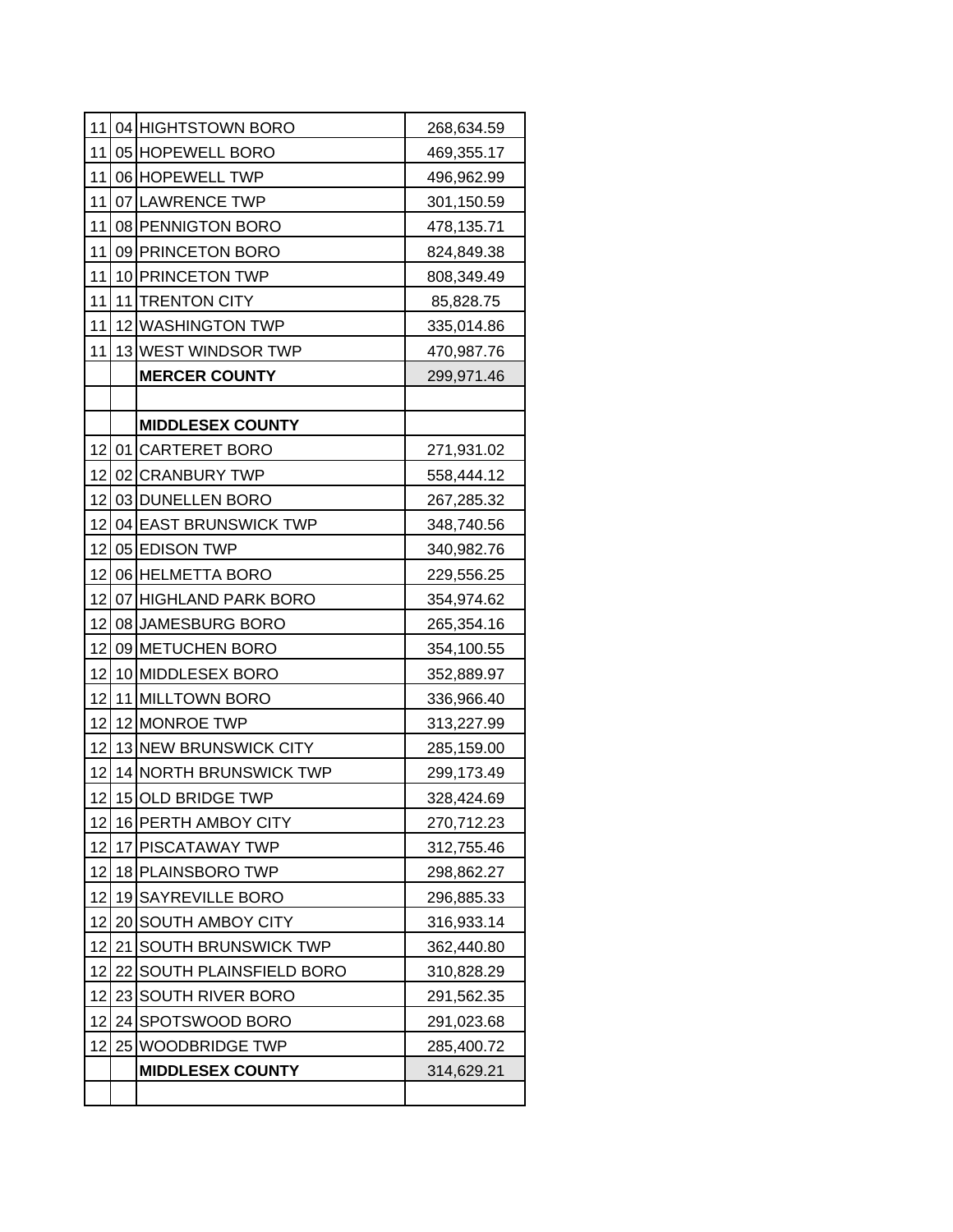|     | <b>MOMMOUTH COUNTY</b>     |              |
|-----|----------------------------|--------------|
|     | 13 01 ABERDEEN TWP         | 291,034.89   |
| 13  | 02 ALLENHURST BORO         | 1,126,533.33 |
|     | 13 03 ALLENTOWN BORO       | 308,219.05   |
| 13  | 04 ASBURY PARK CITY        | 230,456.44   |
| 13  | 05 ATLANTIC HIGHLANDS BORO | 411,304.35   |
|     | 13 06 AVON-BY-THE-SEA BOR  | 611,357.89   |
|     | 13 07 BELMAR BORO          | 503,501.64   |
| 13  | 08 BRADLEY BEACH BORO      | 434,709.66   |
|     | 13 09 BRIELLE BORO         | 674,086.16   |
| 131 | 10 COLTS NECK TWP          | 926,070.80   |
|     | 13 11 DEAL BORO            | 1,692,222.22 |
|     | 13 12 EATONTOWN BORO       | 385,825.70   |
| 13  | 13 ENGLISHTOWN BORO        | 325,319.05   |
| 13  | 14 FAIR HAVEN BORO         | 654,331.26   |
|     | 13 15 FARMINGDALE BORO     | 341,900.00   |
|     | 13 16 FREEHOLD BORO        | 285,714.63   |
|     | 13 17 FREEHOLD TWP         | 348,813.52   |
|     | 13 18 HAZLET TWP           | 304,450.00   |
| 13  | 19 HIGHLANDS BORO          | 277,688.82   |
| 13  | 20 HOLMDEL TWP             | 648,433.18   |
|     | 13 21 HOWELL TWP           | 313,912.38   |
| 13  | 22 INTERLAKEN BORO         | 633,700.00   |
| 13  | 23 KEANSBURG BORO          | 200,580.40   |
| 13  | 24 KEYPORT BORO            | 268,675.00   |
| 13  | 25 LITTLE SILVER BORO      | 642,248.39   |
| 13  | 26 LOCH ARBOUR VILLAGE     | 1,246,666.67 |
| 13  | 27 LONG BRANCH CITY        | 376,368.96   |
| 13  | 28 MANALAPAN TWP           | 367,549.42   |
| 13  | 29 MANASQUAN BORO          | 577,489.89   |
| 13  | 30 MARLBORO TWP            | 495,375.75   |
| 13  | 31 MATAWAN BORO            | 333,893.60   |
| 13  | 32 MIDDLETOWN TWP          | 437,080.92   |
| 13  | 33 MILLSTONE TWP           | 605,045.58   |
| 13  | 34 MONMOUTH BEACH BORO     | 678,024.32   |
| 13  | 35 NEPTUNE TWP             | 303,679.66   |
| 13  | 36 NEPTUNE CITY BORO       | 253,364.33   |
| 13  | 37 OCEAN TWP               | 472,546.72   |
| 13  | 38 OCEANPORT BORO          | 527,837.50   |
| 13  | 39 RED BANK BORO           | 363,544.77   |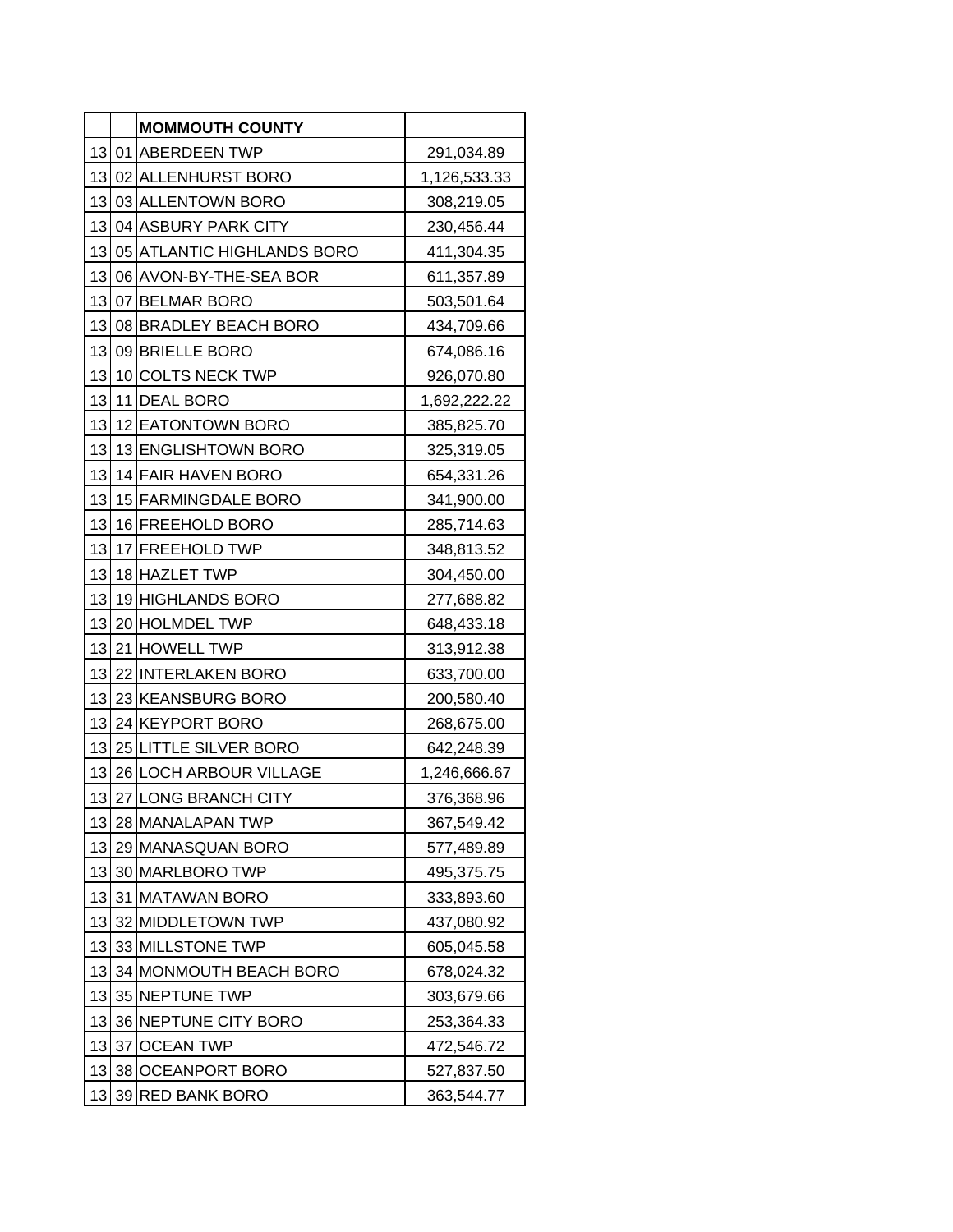|                 | 13 40 ROOSEVELT BORO        | 229,064.29   |
|-----------------|-----------------------------|--------------|
|                 | 13 41 RUMSON BORO           | 1,345,989.83 |
| 13              | 42 SEA BRIGHT BORO          | 484,839.14   |
|                 | 13 43 SEA GIRT BORO         | 1,190,000.00 |
| 13 <sup>l</sup> | 44 SHREWSBURY BORO          | 515,269.44   |
| 13              | 45 SHREWSBURY TWP           | 193,958.33   |
|                 | 13 46 SOUTH BELMAR BORO     | 337,939.96   |
| 13 <sup>l</sup> | 47 SPRING LAKE BORO         | 1,606,156.25 |
| 13              | 48 SPRING LAKE HEIGHTS BORO | 469,861.89   |
| 13              | 49 TINTON FALLS BORO        | 321,769.53   |
| 13              | 50 UNION BEACH BORO         | 243,242.81   |
| 13              | 51 UPPER FREEHOLD TWP       | 484,858.33   |
|                 | 13 52 WALL TWP              | 500,903.45   |
| 13              | 53 WEST LONG BRANCH BORO    | 477,413.13   |
|                 | <b>MONMOUTH COUNTY</b>      | 418,396.53   |
|                 |                             |              |
|                 | <b>MORRIS COUNTY</b>        |              |
| 14              | 01 BOONTON TOWN             | 397,083.19   |
| 14              | 02 BOONTON TWP              | 532,922.10   |
| 14              | 03 BULTER BORO              | 342,077.63   |
| 14              | 04 CHATHAM BORO             | 653,006.08   |
| 14              | 05 CHATHAM TWP              | 663,063.12   |
| 14              | 06 CHESTER BORO             | 583,271.43   |
| 14              | 07 CHESTER TWP              | 775,034.21   |
| 14              | 08 DENVILLE TWP             | 403,217.84   |
| 14              | 09 DOVER TOWN               | 310,260.74   |
| 14              | 10 EAST HANOVER TWP         | 515,857.28   |
| 14              | 11 FLORHAM PARK BORO        | 570,830.36   |
| 14              | 12 HANOVER TWP              | 478,499.85   |
| 14              | 13 HARDING TWP              | 1,317,336.49 |
| 14              | 14 JEFFERSON TWP            | 319,899.05   |
| 14              | 15 KINNELON BORO            | 654,532.12   |
| 14              | 16 LINCOLN PARK BORO        | 352,512.55   |
| 14              | 17 MADISON BORO             | 702,695.49   |
| 14              | 18 MENDHAM BORO             | 745,000.41   |
| 14              | 19 MENDHAM TWP              | 948,611.73   |
| 14              | 20 MINE HILL TWP            | 314,222.70   |
| 14              | 21 MONTVILLE TWP            | 609,512.92   |
| 14              | 22 MORRIS TWP               | 551,122.85   |
| 14              | 23 MORRIS PLAINS BORO       | 461,762.06   |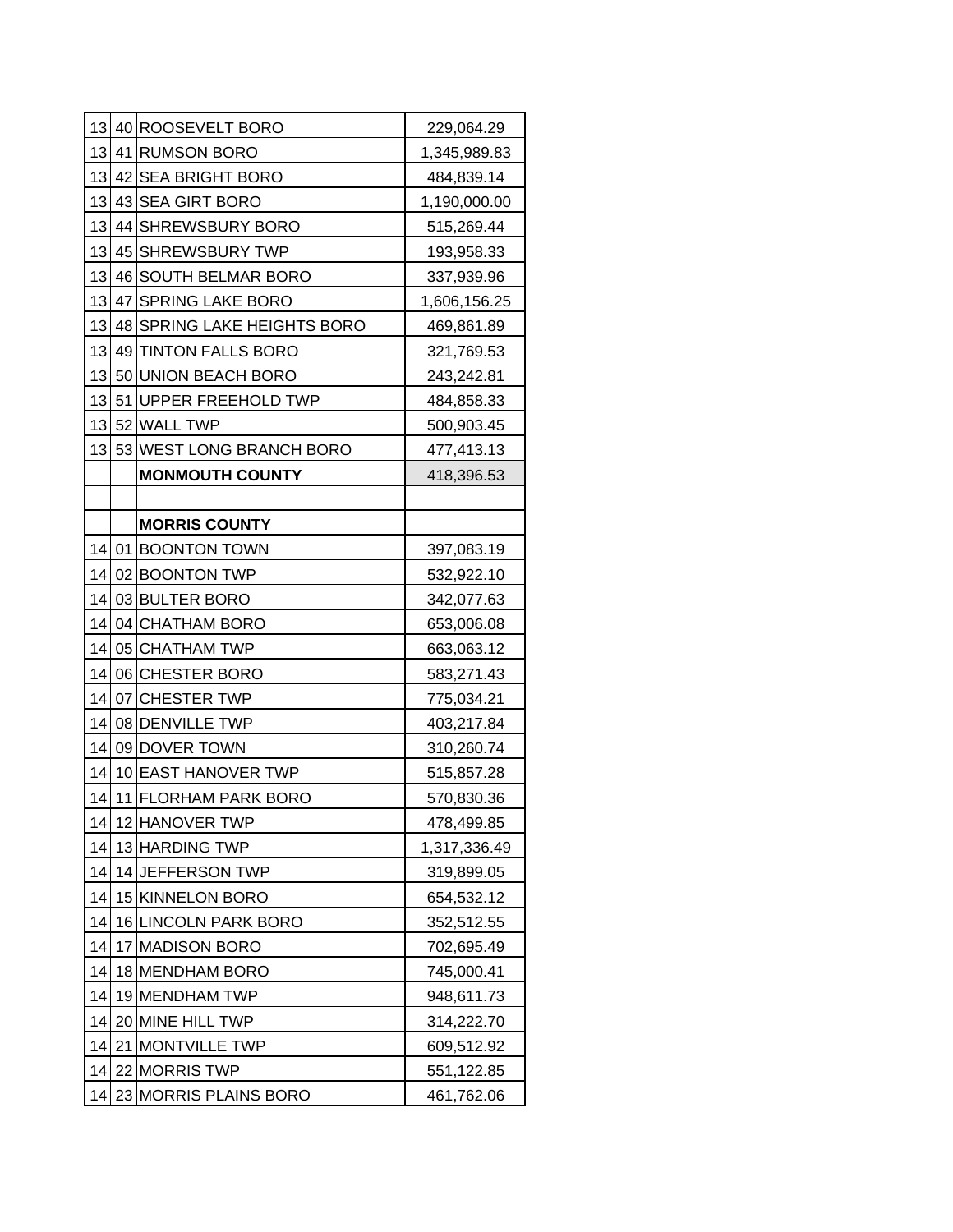|    | 14 24 MORRISTOWN TOWN        | 417,614.13   |
|----|------------------------------|--------------|
| 14 | 25 MOUNTAIN LAKES BORO       | 1,024,282.88 |
| 14 | 26 MOUNT ARLINGTON BORO      | 327,637.87   |
| 14 | 27 MOUNT OLIVE TWP           | 376,762.62   |
| 14 | 28 NETCONG BORO              | 285,936.17   |
| 14 | 29 PARSIPPANY-TROY HILLS TWP | 392,326.40   |
| 14 | 30 LONG HILL TWP             | 530,069.77   |
| 14 | 31 PEQUANNOCK TWP            | 413,739.76   |
| 14 | 32 RANDOLPH TWP              | 543,077.66   |
| 14 | 33 RIVERDALE BORO            | 368,125.81   |
| 14 | 34 ROCKAWAY BORO             | 303,640.21   |
| 14 | 35 ROCKAWAY TWP              | 370,730.06   |
| 14 | 36 ROXBURY TWP               | 364,659.04   |
| 14 | 37 VICTORY GARDENS BORO      | 230,227.27   |
| 14 | 38 WASHINGTON TWP            | 484,048.52   |
| 14 | 39 WHARTON BORO              | 316,251.68   |
|    | <b>MORRIS COUNTY</b>         | 468,109.27   |
|    |                              |              |
|    | <b>OCEAN COUNTY</b>          |              |
|    | 15 01 BARNEGAT TWP           | 246,775.74   |
| 15 | 02 BARNEGAT LIGHT BORO       | 921,714.29   |
| 15 | 03 BAY HEAD BORO             | 1,521,346.15 |
| 15 | 04 BEACH HAVEN BORO          | 810,983.28   |
| 15 | 05 BEACHWOOD BORO            | 238,270.89   |
| 15 | 06 BERKELEY BORO             | 218,426.83   |
| 15 | 07 BRICK TWP                 | 302,465.91   |
| 15 | 08 DOVER TWP                 | 333,325.98   |
| 15 | 09 EAGLESWOOD TWP            | 268,152.50   |
| 15 | 10 HARVEY CEDARS BORO        | 1,327,537.62 |
| 15 | 11 ISLAND HEIGHTS BORO       | 415,535.71   |
| 15 | 12 JACKSON TWP               | 323,364.92   |
| 15 | 13 LACEY TWP                 | 298,868.94   |
| 15 | 14 LAKEHURST BORO            | 186,361.52   |
| 15 | 15 LAKEWOOD TWP              | 243,087.93   |
| 15 | 16 LAVALLETTE BORO           | 734,695.38   |
| 15 | 17 LITTLE EGG HARBOR TWP     | 225,892.99   |
| 15 | 18 LONG BEACH TWP            | 1,119,245.19 |
| 15 | 19 MANCHESTER TWP            | 206,024.95   |
| 15 | 20 MANTOLOKING BORO          | 2,891,388.89 |
| 15 | 21 OCEAN TWP                 | 274,113.99   |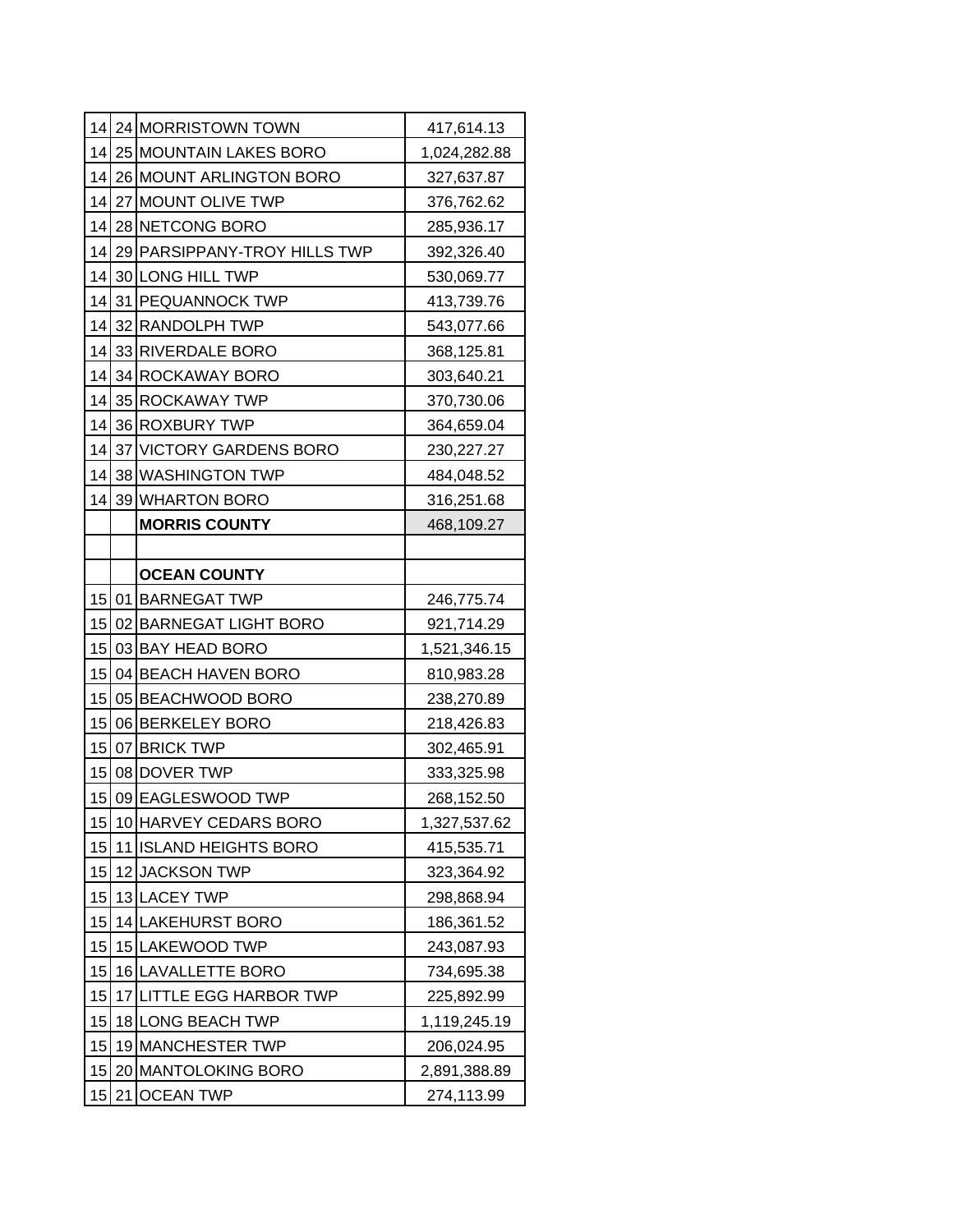|    |    | 15 22 OCEAN GATE BORO        | 237,775.00 |
|----|----|------------------------------|------------|
| 15 |    | 23 PINE BEACH BORO           | 254,036.36 |
| 15 |    | 24 PLUMSTED TWP              | 325,163.89 |
|    |    | 15 25 POINT PLEASANT BORO    | 400,538.00 |
| 15 |    | 26 POINT PLEASANT BEACH BORO | 563,507.06 |
| 15 |    | 27 SEASIDE HEIGHTS BORO      | 261,111.32 |
| 15 |    | 28 SEASIDE PARK BORO         | 572,255.59 |
| 15 |    | 29 SHIP BOTTOM BORO          | 550,641.00 |
| 15 |    | 30 SOUTH TOMS RIVER BORO     | 195,398.41 |
|    |    | 15 31 STAFFORD BORO          | 345,798.98 |
|    |    | 15 32 SURF CITY BORO         | 845,321.43 |
| 15 |    | 33 TUCKERTON BORO            | 236,769.23 |
|    |    | <b>OCEAN COUNTY</b>          | 320,827.37 |
|    |    |                              |            |
|    |    | <b>PASSAIC COUNTY</b>        |            |
|    |    | 16 01 BLOOMINGDALE BORO      | 347,562.03 |
|    |    | 16 02 CLIFTON CITY           | 354,457.41 |
| 16 |    | 03 HALEDON BORO              | 319,480.23 |
| 16 |    | 04 HAWTHORNE BORO            | 391,857.40 |
|    |    | 16 05 LITTLE FALLS TWP       | 353,491.96 |
| 16 |    | 06 NORTH HALEDON BORO        | 466,918.06 |
| 16 |    | 07 PASSAIC CITY              | 272,562.88 |
|    |    | 16 08 PATERSON CITY          | 276,058.22 |
| 16 |    | 09 POMPTON LAKES BORO        | 328,628.26 |
| 16 |    | 10 PROSPECT PARK BORO        | 311,198.90 |
| 16 |    | 11 RINGWOOD BORO             | 380,827.27 |
| 16 |    | 12 TOTOWA BORO               | 403,781.81 |
| 16 |    | 13 WANAQUE BORO              | 320,372.78 |
| 16 |    | 14 WAYNE TWP                 | 467,151.45 |
| 16 |    | 15 WEST MILFORD TWP          | 307,588.58 |
| 16 |    | 16 WEST PATERSON BORO        | 402,807.64 |
|    |    | <b>PASSAIC COUNTY</b>        | 337,707.16 |
|    |    |                              |            |
|    |    | <b>SALEM COUNTY</b>          |            |
| 17 | 01 | <b>ALLOWAY TWP</b>           | 180,430.40 |
| 17 | 02 | <b>CARNEYS POINT TWP</b>     | 111,283.83 |
| 17 |    | 03 ELMER BORO                | 117,567.39 |
| 17 |    | 04 ELSINBORO TWP             | 120,357.14 |
| 17 |    | 05 LOWER ALLOWAYS CREEK TWP  | 139,036.36 |
| 17 | 06 | <b>MANNINGTON TWP</b>        | 186,700.00 |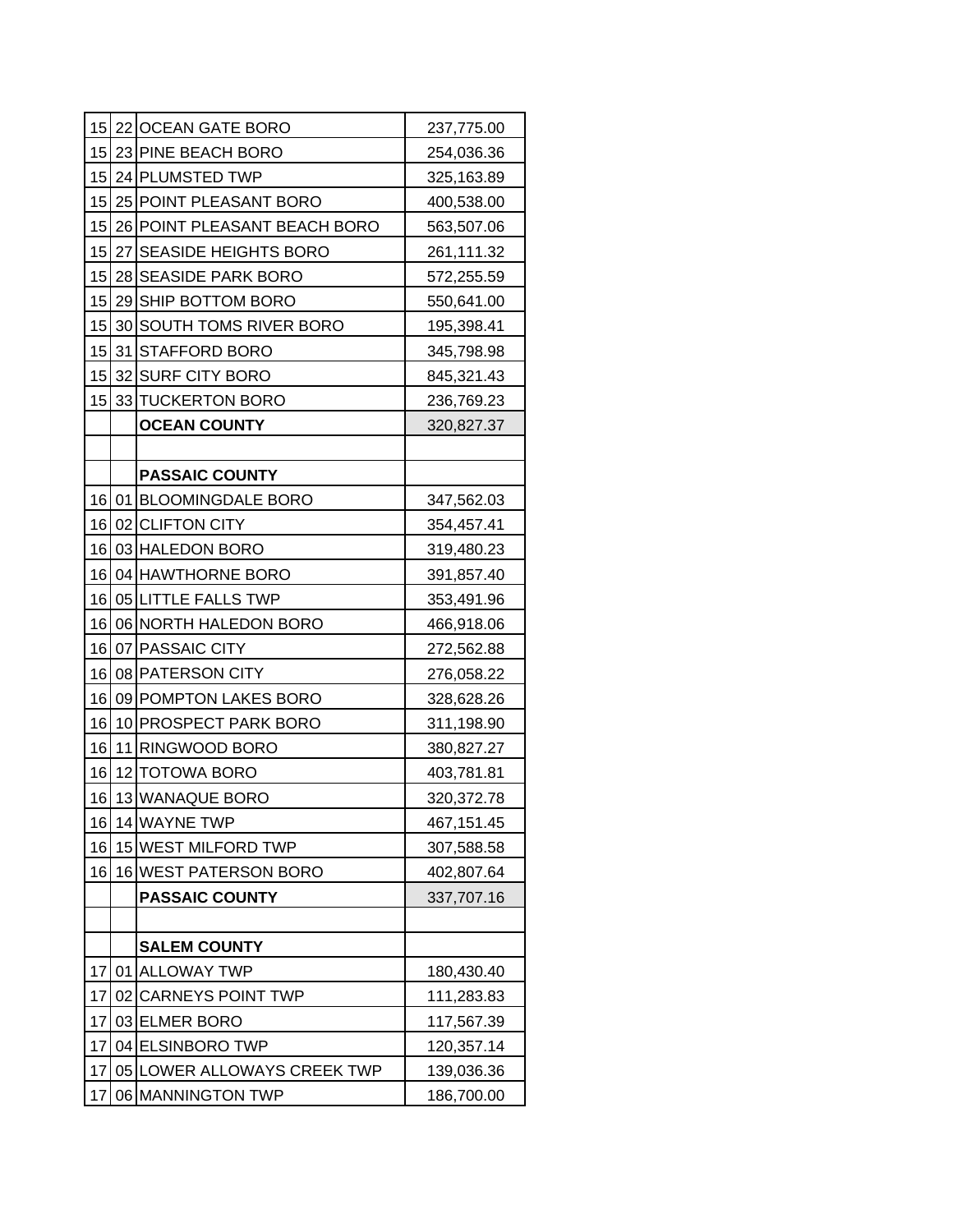|                 | 17 07 OLDSMAN TWP         | 157,928.57   |
|-----------------|---------------------------|--------------|
| 17              | 08 PENNS GROVE TWP        | 98,241.39    |
| 17              | 09 PENNSVILLE TWP         | 138,157.49   |
| 17              | 10 PILESGROVE TWP         | 267,642.06   |
| 17 <sub>l</sub> | 11 PITTSGROVE TWP         | 219,063.57   |
| 17              | 12 QUINTON TWP            | 133,876.78   |
|                 | 17 13 SALEM CITY          | 70,971.59    |
| 17 <sub>l</sub> | 14 UPPER PITTSGROVE TWP   | 194,111.20   |
| 17              | 15 WOODSTOWN BORO         | 165,034.86   |
|                 | <b>SALEM COUNTY</b>       | 145,014.54   |
|                 |                           |              |
|                 | <b>SOMERSET COUNTY</b>    |              |
|                 | 18 01 BEDMINSTER TWP      | 391,166.94   |
|                 | 18 02 BERNARDS TWP        | 558,867.58   |
| 18              | 03 BERNARDSVILE BORO      | 983,271.62   |
| 18              | 04 BOUND BROOK BORO       | 288,446.91   |
|                 | 18 05 BRANCHBURG TWP      | 426,833.82   |
| 18              | 06 BRIDGEWATER TWP        | 450,697.62   |
| 18              | 07 FAR HILLS BORO         | 1,486,420.00 |
|                 | 18 08 FRANKLIN TWP        | 313,734.30   |
| 18              | 09 GREEN BROOK TWP        | 443,687.18   |
| 18              | 10 HILLSBOROUGH TWP       | 334,609.00   |
| 18              | 11 MANVILLE BORO          | 274,275.10   |
| 18              | 12 MILLSTONE BORO         | N/A          |
| 18              | 13 MONTGOMERY TWP         | 607,889.41   |
| 18              | 14 NORTH PLAINFIELD BORO  | 264,979.86   |
| 18              | 15 PEAPACK-GLADSTONE BORO | 852,409.09   |
| 18              | 16 RARITAN BORO           | 347,280.95   |
| 18              | 17 ROCKY HILL BORO        | 399,850.00   |
| 18              | 18 SOMERVILLE BORO        | 300,023.02   |
| 18              | 19 SOUTH BOUND BROOK BORO | 260,221.07   |
| 18              | 20 WARREN TWP             | 868,640.88   |
| 18              | 21 WATCHUNG BORO          | 626,751.43   |
|                 | <b>SOMERSET COUNTY</b>    | 382,592.08   |
|                 |                           |              |
|                 | <b>SUSSEX COUNTY</b>      |              |
| 19              | 01 ANDOVER BORO           | 257,285.71   |
| 19              | 02 ANDOVER TWP            | 315,218.14   |
| 19              | 03 BRANCHVILLE BORO       | 280,909.09   |
| 19              | 04 BYRAM TWP              | 323,220.20   |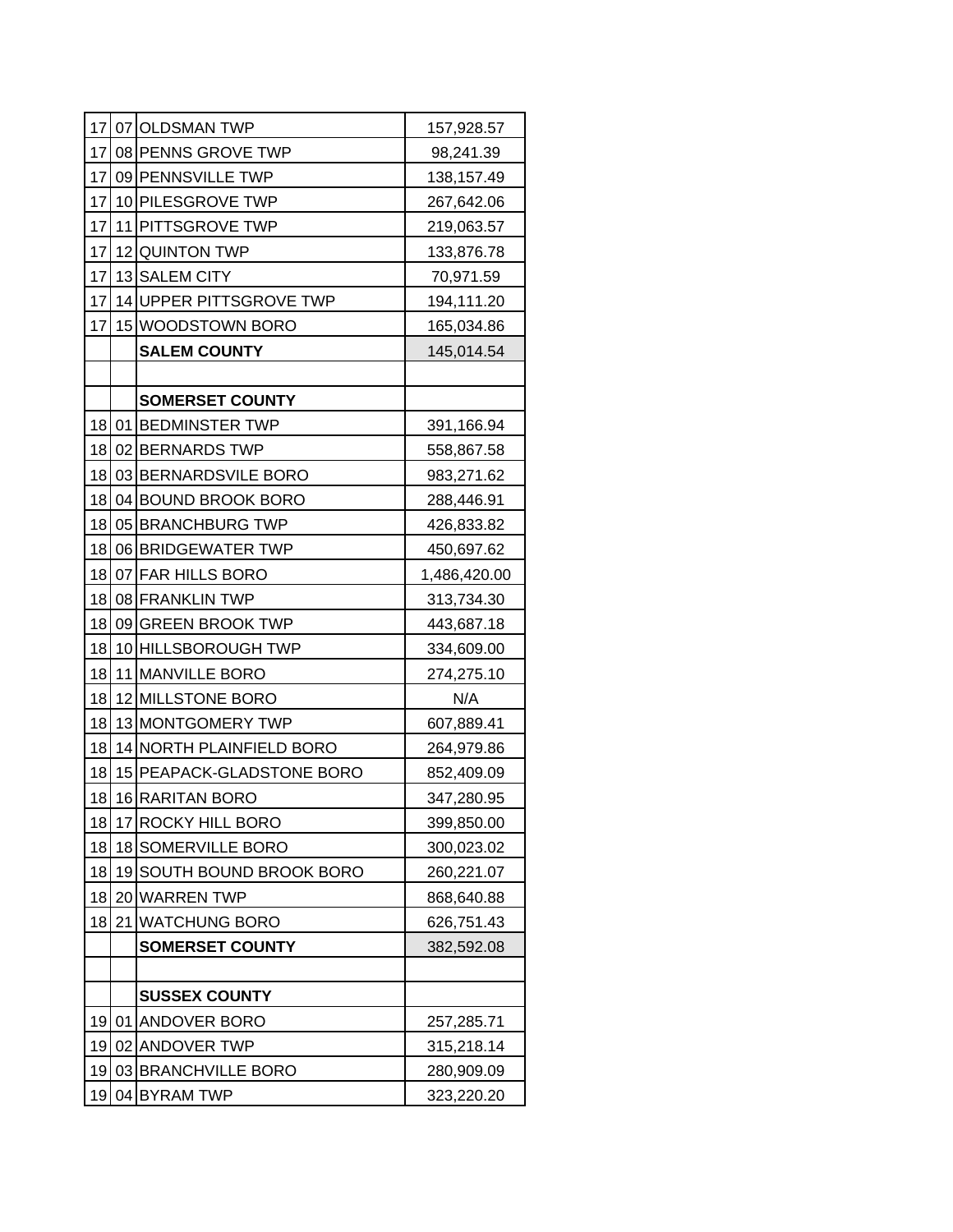| 19 | 05 FRANKFORD TWP        | 290,096.93 |
|----|-------------------------|------------|
| 19 | 06 FRANKLIN BORO        | 238,486.44 |
| 19 | 07 FREDON TWP           | 360,130.66 |
| 19 | 08 GREEN TWP            | 435,240.00 |
| 19 | 09 HAMBURG BORO         | 211,125.94 |
| 19 | 10 HAMPTON BORO         | 268,410.36 |
| 19 | 11 HARDYSTON BORO       | 312,748.13 |
| 19 | 12 HOPATCONG BORO       | 247,020.60 |
| 19 | 13 LAFAYETTE BORO       | 408,863.04 |
| 19 | 14 MONTAGUE TWP         | 187,681.53 |
| 19 | 15 NEWTON TOWN          | 248,122.65 |
| 19 | 16 OGDENSBURG BORO      | 245,688.15 |
| 19 | 17 SANDYSTON TWP        | 223,692.00 |
| 19 | 18 SPARTA TWP           | 456,731.15 |
| 19 | 19 STANHOPE BORO        | 237,587.23 |
| 19 | 20 STILLWATER TWP       | 254,100.33 |
| 19 | 21 SUSSEX TWP           | 215,667.65 |
| 19 | 22 VERNON TWP           | 237,722.26 |
| 19 | 23 WALPACK TWP          | N/A        |
| 19 | 24 WANTAGE TWP          | 274,782.28 |
|    |                         |            |
|    | <b>SUSSEX COUNTY</b>    | 286,728.41 |
|    |                         |            |
|    | <b>UNION COUNTY</b>     |            |
| 20 | 01 BERKELEY HEIGHTS TWP | 565,331.10 |
| 20 | 02 CLARK TWP            | 418,635.23 |
| 20 | 03 CRANFORD TWP         | 416,842.91 |
| 20 | 04 ELIZABETH CITY       | 309,043.57 |
| 20 | 05 FANWOOD BORO         | 405,322.21 |
| 20 | 06 GARWOOD BORO         | 361,333.42 |
| 20 | 07 HILLSIDE TWP         | 281,856.19 |
| 20 | 08 KENILWORTH BORO      | 358,247.51 |
| 20 | 09 LINDEN CITY          | 287,441.19 |
| 20 | 10 MOUNTAINSIDE BORO    | 626,475.74 |
| 20 | 11 NEW PROVIDENCE BORO  | 538,252.90 |
| 20 | 12 PLAINFIELD CITY      | 258,792.63 |
| 20 | 13 RAHWAY CITY          | 271,908.39 |
| 20 | 14 ROSELLE BORO         | 243,315.76 |
| 20 | 15 ROSELLE PARK BORO    | 270,960.90 |
| 20 | 16 SCOTCH PLAINS TWP    | 484,933.01 |